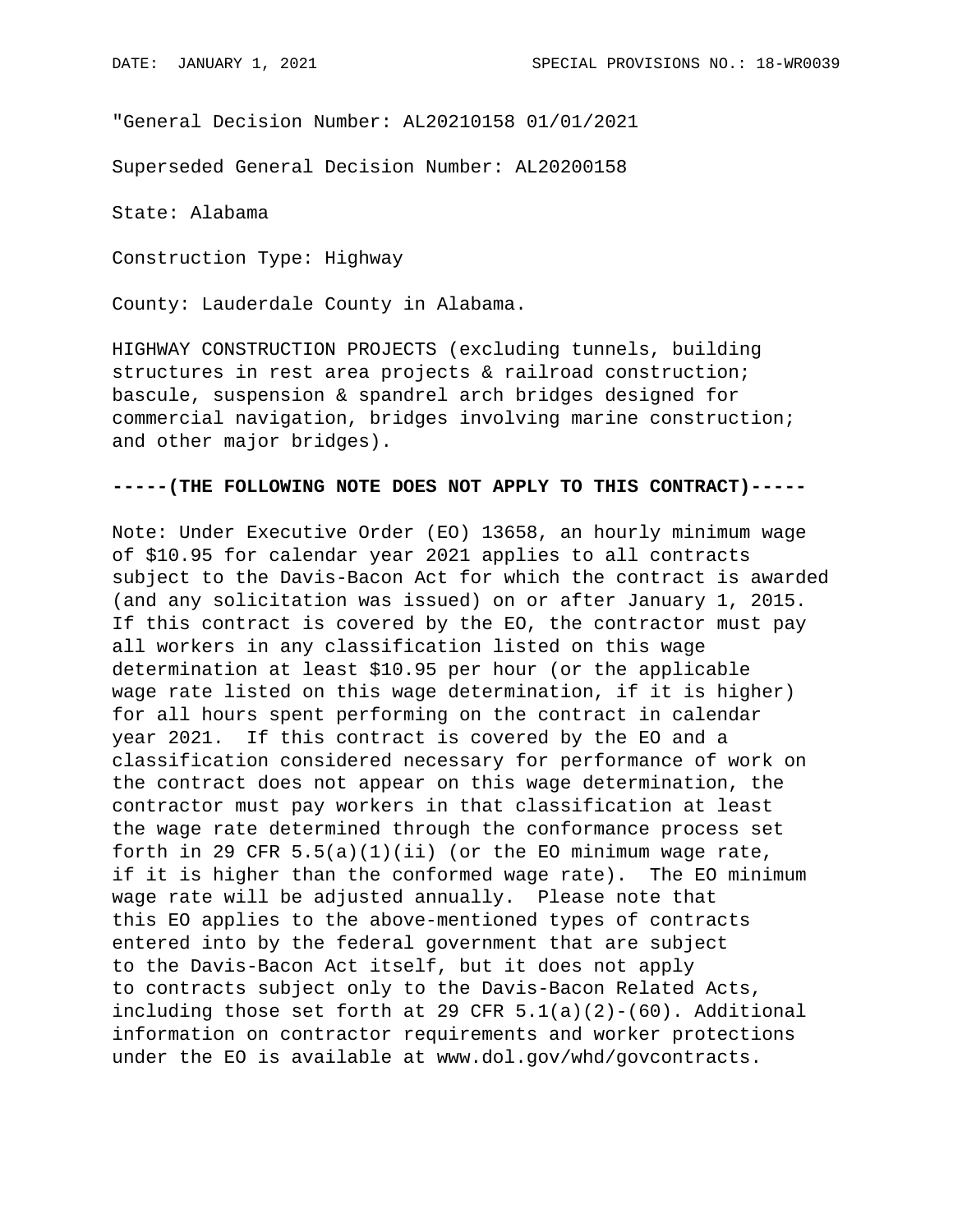Modification Number Publication Date<br>0 01/01/2021 0 01/01/2021

ELEC0505-001 09/01/2019

|                         | Rates | Fringes |  |
|-------------------------|-------|---------|--|
| ELECTRICIAN\$ 27.34     |       | 3%+8.61 |  |
| SUAL2019-037 11/13/2019 |       |         |  |

|                                                                      | Rates | Fringes |
|----------------------------------------------------------------------|-------|---------|
| CEMENT MASON/CONCRETE FINISHER\$ 15.69                               |       | 0.00    |
| FORM WORKER\$ $14.27$                                                |       | 0.00    |
| HIGHWAY/PARKING LOT STRIPING:<br>Operator (Striping Machine)\$ 20.94 |       | 0.00    |
| HIGHWAY/PARKING LOT STRIPING:<br>Truck Driver (Line Striping         |       |         |
| $True k)$ \$ 14.55                                                   |       | 0.00    |
| IRONWORKER, REINFORCING\$ 18.02                                      |       | 0.00    |
| IRONWORKER, STRUCTURAL\$ 22.40                                       |       | 0.00    |
| LABORER GRADE CHECKER\$ 14.89                                        |       | 0.00    |
| LABORER: Asphalt, Includes<br>Raker, Shoveler, Spreader and          |       |         |
| Distributor\$ 15.71                                                  |       | 0.00    |
| LABORER: Common or General\$ 13.70                                   |       | 0.00    |
| LABORER: Mason Tender -                                              |       |         |
| Cement/Concrete\$ 14.83                                              |       | 0.00    |
| LABORER: Pipelayer\$ 13.49                                           |       | 0.00    |
| Asphalt Spreader\$ 16.02<br>OPERATOR:                                |       | 0.00    |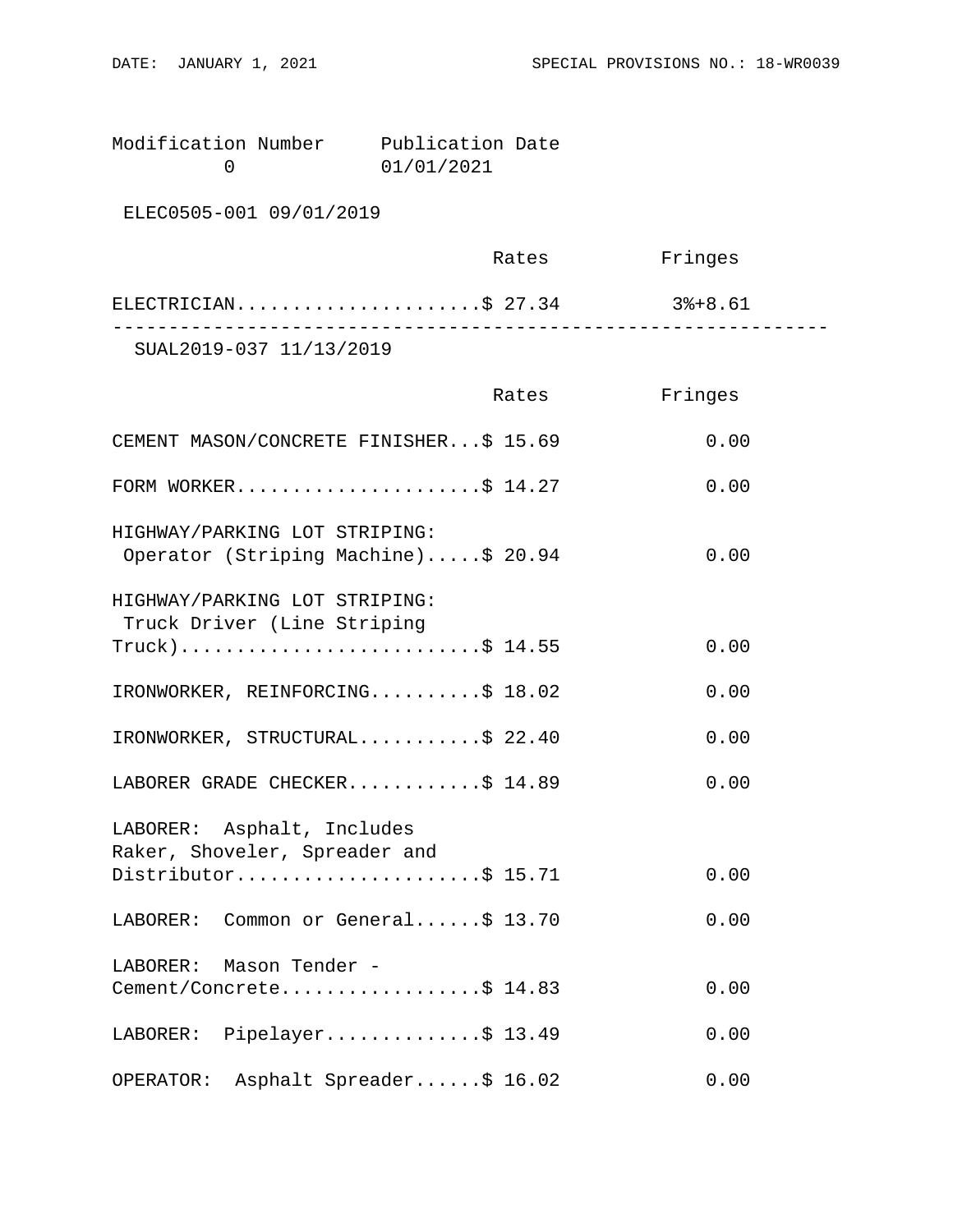| OPERATOR:                              | Backhoe/Excavator/Trackhoe\$ 20.10                    | 0.00  |
|----------------------------------------|-------------------------------------------------------|-------|
|                                        | OPERATOR: Bobcat/Skid<br>Steer/Skid Loader\$ 13.88    | 0.00  |
| OPERATOR:                              | $\texttt{Broom}/\texttt{Sweeper} \dots \dots \$ 13.11 | 0.00  |
|                                        |                                                       |       |
| OPERATOR:                              | Bulldozer\$ $21.27$                                   | 0.00  |
| OPERATOR:                              | Crane\$ 23.49                                         | 0.00  |
| OPERATOR:                              | Drill\$ 26.73                                         | 11.25 |
| OPERATOR:                              | Grader/Blade\$ 17.77                                  | 0.00  |
| OPERATOR:                              | Loader\$ 16.11                                        | 0.00  |
|                                        | OPERATOR: Material Transfer                           |       |
|                                        | Vehicle\$ 16.60                                       | 0.00  |
|                                        | OPERATOR: Mechanic\$ 24.71                            | 0.00  |
| OPERATOR:                              | Milling Machine\$ 14.76                               | 0.00  |
| OPERATOR:                              | Oiler\$ 16.83                                         | 0.00  |
|                                        | OPERATOR: Paver (Asphalt,                             |       |
|                                        | Aggregate, and Concrete)\$ 17.64                      | 0.00  |
|                                        | OPERATOR: Roller\$ 15.19                              | 0.00  |
|                                        | OPERATOR: Scraper\$ 13.30                             | 0.00  |
|                                        | PAINTER (Brush and Roller)\$ 15.97                    | 1.27  |
|                                        | TRAFFIC CONTROL: Flagger\$ 11.48                      | 0.00  |
| TRAFFIC CONTROL:                       |                                                       |       |
| Laborer-Cones/<br>Barricades/Barrels - |                                                       |       |
|                                        | Setter/Mover/Sweeper\$ 12.53                          | 0.00  |
|                                        | TRUCK DRIVER: Dump Truck\$ 14.34                      | 0.00  |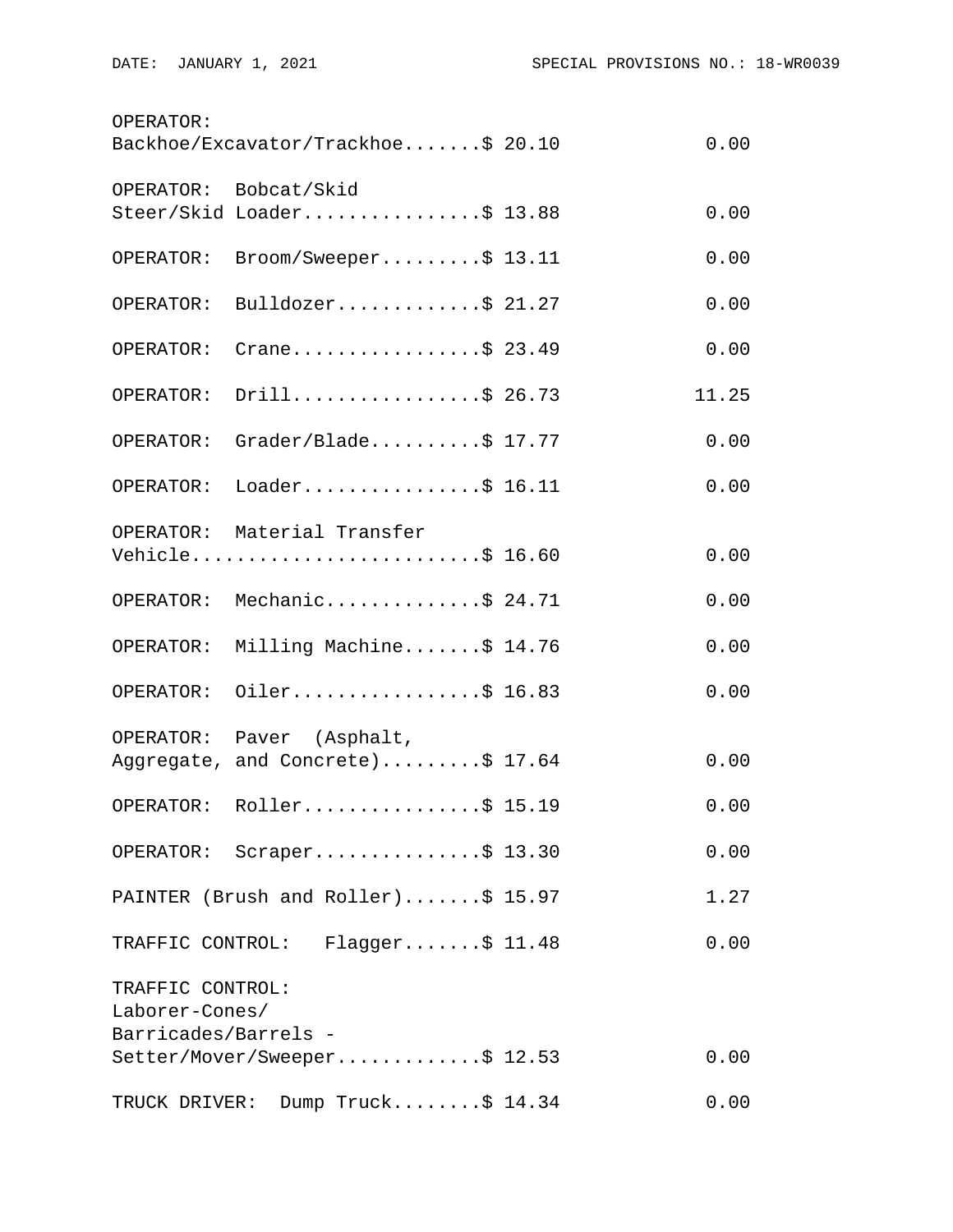|  | TRUCK DRIVER: Flatbed Truck\$ 15.00             | 0.00 |
|--|-------------------------------------------------|------|
|  | TRUCK DRIVER: Lowboy Truck\$ 17.01              | 0.00 |
|  | TRUCK DRIVER: Semi-Trailer<br>$True k$ \$ 15.56 | 0.00 |
|  | TRUCK DRIVER: Water Truck\$ 13.71               | 0.00 |
|  |                                                 |      |

WELDERS - Receive rate prescribed for craft performing operation to which welding is incidental.

================================================================

Note: Executive Order (EO) 13706, Establishing Paid Sick Leave for Federal Contractors applies to all contracts subject to the Davis-Bacon Act for which the contract is awarded (and any solicitation was issued) on or after January 1, 2017. If this contract is covered by the EO, the contractor must provide employees with 1 hour of paid sick leave for every 30 hours they work, up to 56 hours of paid sick leave each year. Employees must be permitted to use paid sick leave for their own illness, injury or other health-related needs, including preventive care; to assist a family member (or person who is like family to the employee) who is ill, injured, or has other health-related needs, including preventive care; or for reasons resulting from, or to assist a family member (or person who is like family to the employee) who is a victim of, domestic violence, sexual assault, or stalking. Additional information on contractor requirements and worker protections under the EO is available at www.dol.gov/whd/govcontracts.

Unlisted classifications needed for work not included within the scope of the classifications listed may be added after award only as provided in the labor standards contract clauses (29CFR 5.5 (a) (1) (ii)).

----------------------------------------------------------------

The body of each wage determination lists the classification and wage rates that have been found to be prevailing for the cited type(s) of construction in the area covered by the wage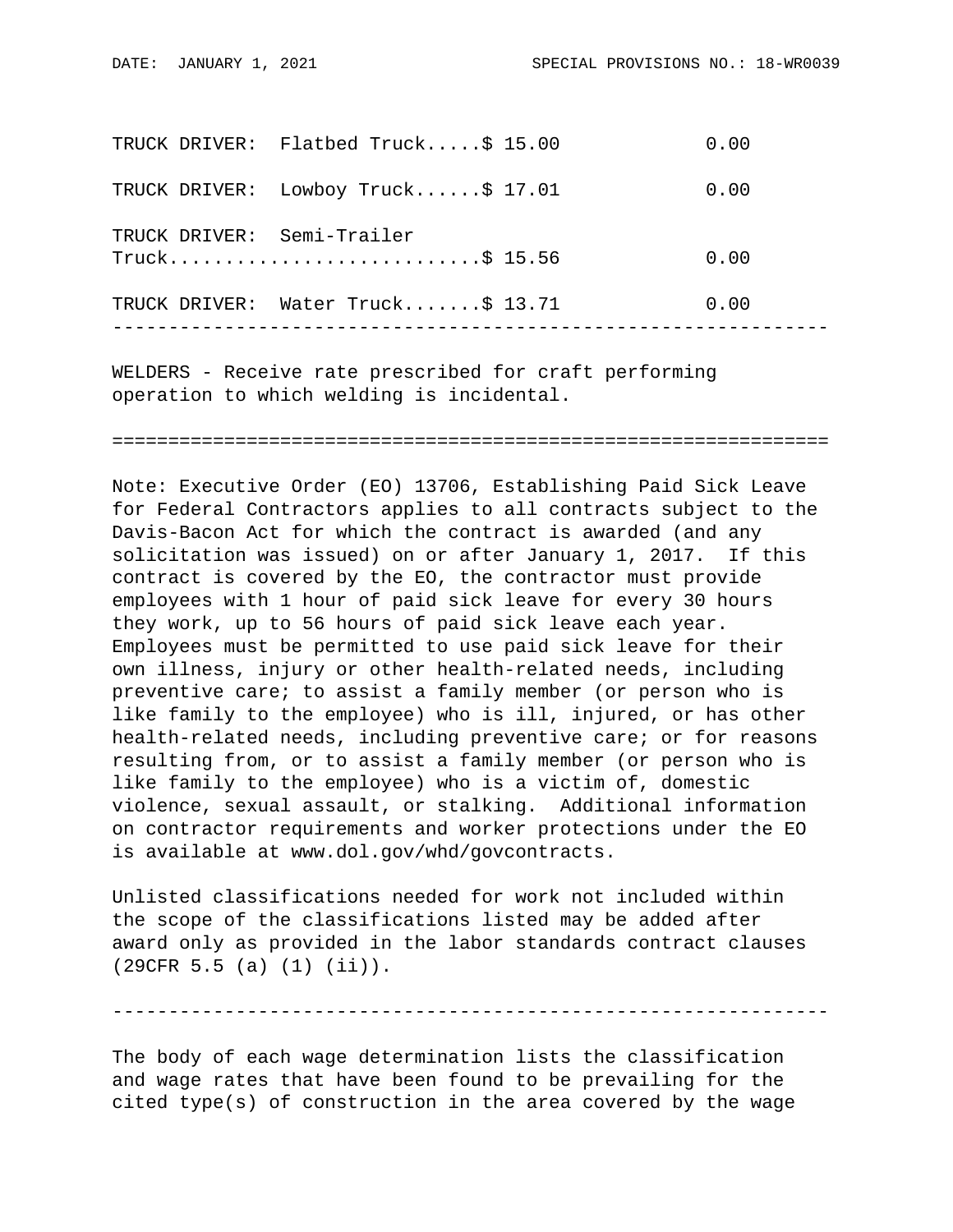determination. The classifications are listed in alphabetical order of ""identifiers"" that indicate whether the particular rate is a union rate (current union negotiated rate for local), a survey rate (weighted average rate) or a union average rate (weighted union average rate).

## Union Rate Identifiers

A four-letter classification abbreviation identifier enclosed in dotted lines beginning with characters other than ""SU"" or ""UAVG"" denotes that the union classification and rate were prevailing for that classification in the survey. Example: PLUM0198-005 07/01/2014. PLUM is an abbreviation identifier of the union which prevailed in the survey for this classification, which in this example would be Plumbers. 0198 indicates the local union number or district council number where applicable, i.e., Plumbers Local 0198. The next number, 005 in the example, is an internal number used in processing the wage determination. 07/01/2014 is the effective date of the most current negotiated rate, which in this example is July 1, 2014.

Union prevailing wage rates are updated to reflect all rate changes in the collective bargaining agreement (CBA) governing this classification and rate.

Survey Rate Identifiers

Classifications listed under the ""SU"" identifier indicate that no one rate prevailed for this classification in the survey and the published rate is derived by computing a weighted average rate based on all the rates reported in the survey for that classification. As this weighted average rate includes all rates reported in the survey, it may include both union and non-union rates. Example: SULA2012-007 5/13/2014. SU indicates the rates are survey rates based on a weighted average calculation of rates and are not majority rates. LA indicates the State of Louisiana. 2012 is the year of survey on which these classifications and rates are based. The next number, 007 in the example, is an internal number used in producing the wage determination. 5/13/2014 indicates the survey completion date for the classifications and rates under that identifier.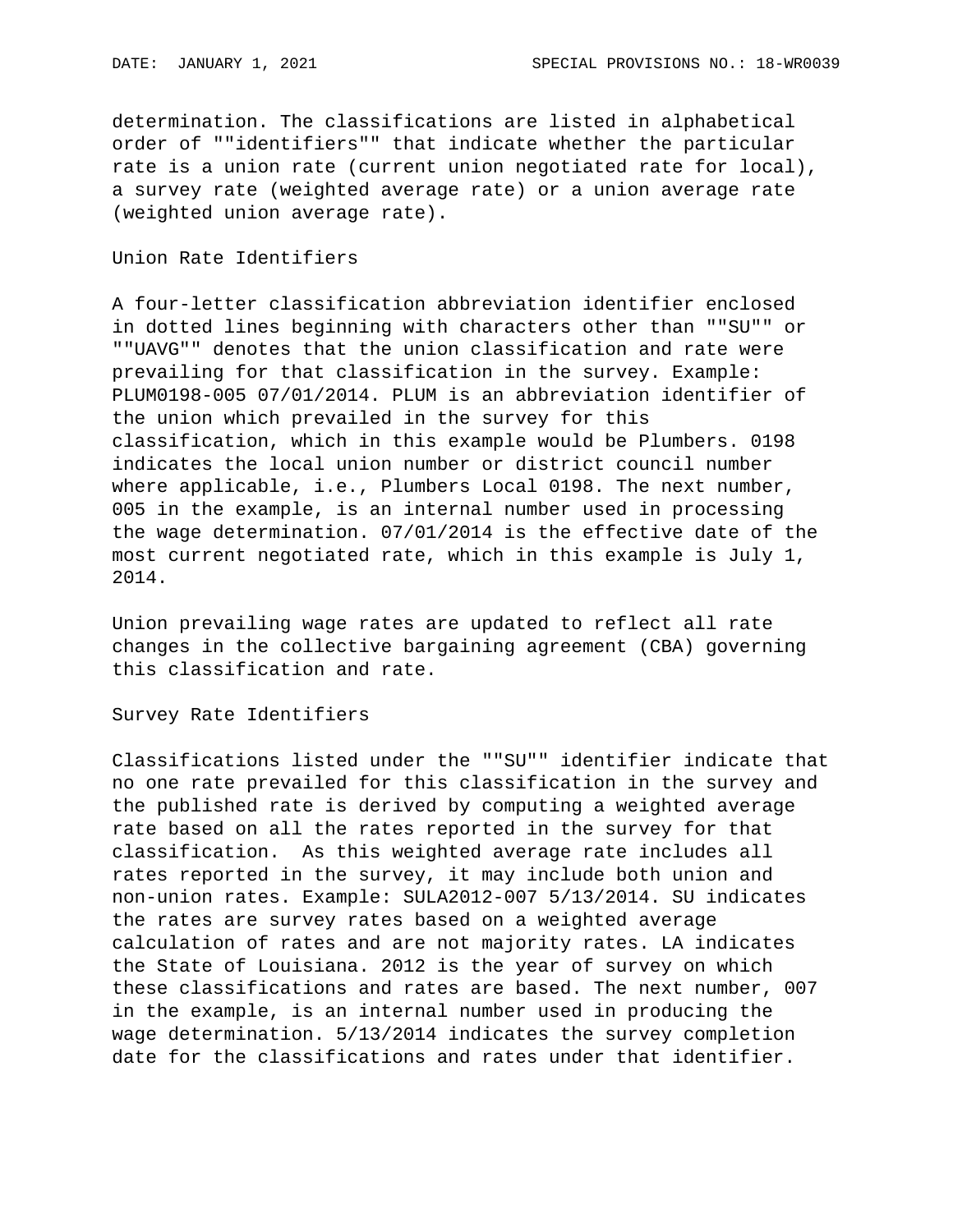Survey wage rates are not updated and remain in effect until a new survey is conducted.

Union Average Rate Identifiers

Classification(s) listed under the UAVG identifier indicate that no single majority rate prevailed for those classifications; however, 100% of the data reported for the classifications was union data. EXAMPLE: UAVG-OH-0010 08/29/2014. UAVG indicates that the rate is a weighted union average rate. OH indicates the state. The next number, 0010 in the example, is an internal number used in producing the wage determination. 08/29/2014 indicates the survey completion date for the classifications and rates under that identifier.

A UAVG rate will be updated once a year, usually in January of each year, to reflect a weighted average of the current negotiated/CBA rate of the union locals from which the rate is based.

----------------------------------------------------------------

## WAGE DETERMINATION APPEALS PROCESS

1.) Has there been an initial decision in the matter? This can be:

- \* an existing published wage determination
- \* a survey underlying a wage determination
- \* a Wage and Hour Division letter setting forth a position on a wage determination matter
- \* a conformance (additional classification and rate) ruling

On survey related matters, initial contact, including requests for summaries of surveys, should be with the Wage and Hour Regional Office for the area in which the survey was conducted because those Regional Offices have responsibility for the Davis-Bacon survey program. If the response from this initial contact is not satisfactory, then the process described in 2.) and 3.) should be followed.

With regard to any other matter not yet ripe for the formal process described here, initial contact should be with the Branch of Construction Wage Determinations. Write to: